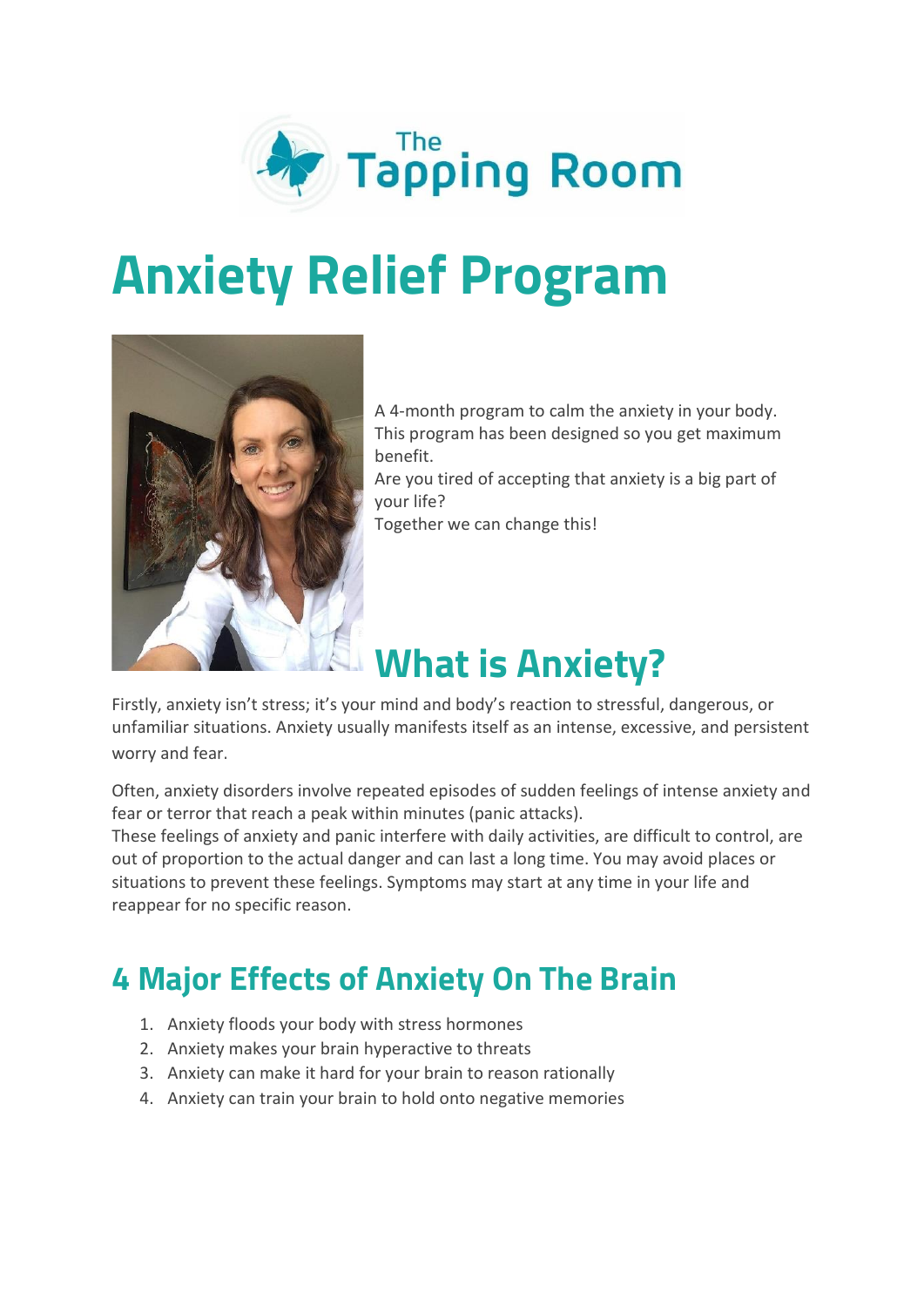## **Symptoms of Anxiety**

- o Feeling nervous, restless or tense
- o Having a sense of impending danger, panic or doom
- o Having an increased heart rate
- o Breathing rapidly
- o Sweating
- o Trembling
- o Feeling weak or tired
- o Trouble concentrating or thinking about anything other than the present worry
- o Having trouble sleeping
- o Experiencing gastrointestinal (GI) problems
- o Having difficulty controlling worry
- o Having the urge to avoid things that trigger anxiety

Are you feeling one or many of these symptoms?

### **Then my ANXIETY RELIEF PROGRAM is for you**

Anxiety Relief Program is a 4-month program, suitable for both men and women over 18. No formal diagnosis of anxiety is necessary.

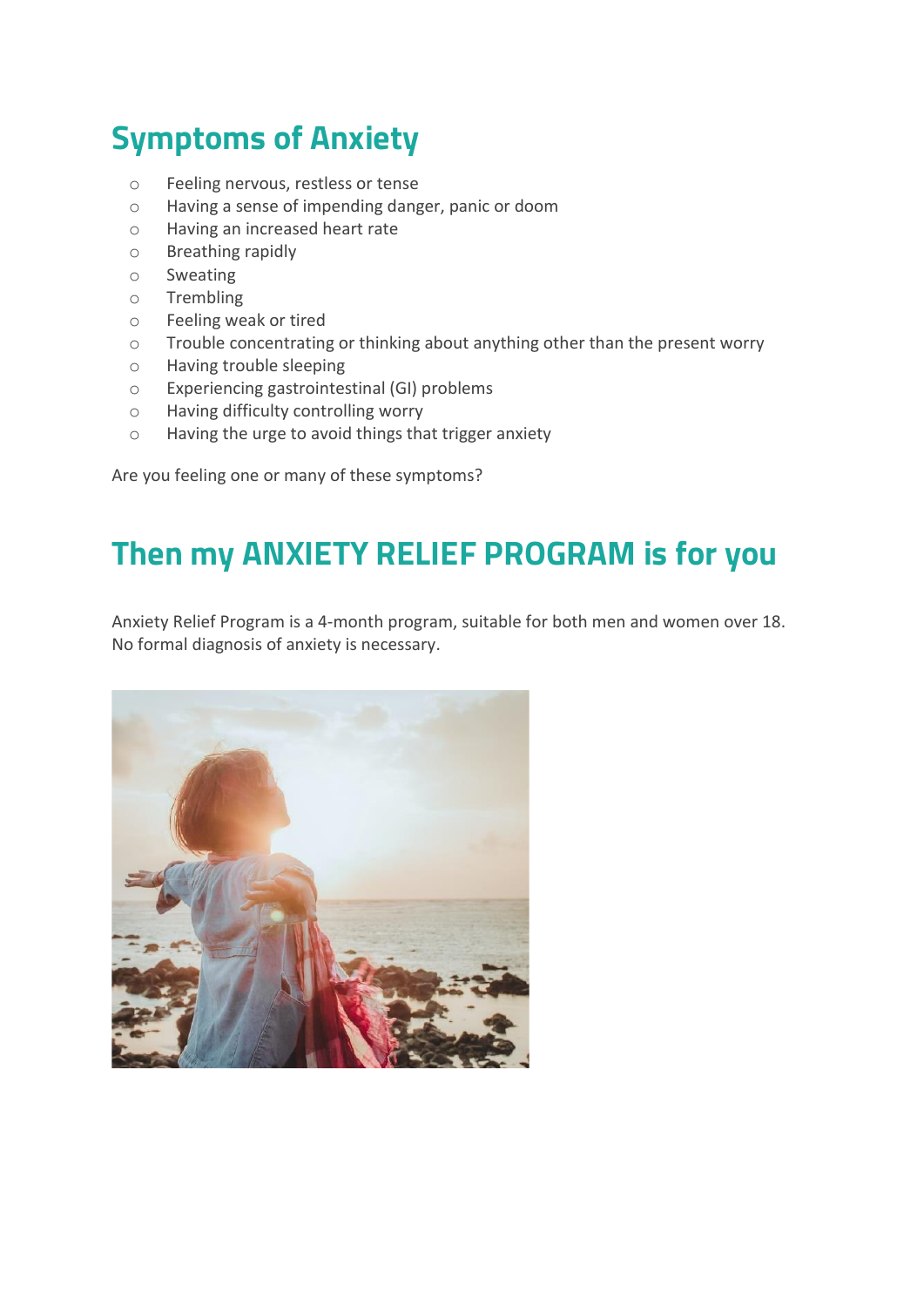## **Benefits of Anxiety Relief Program**



Reduced anxiety, worry and stress. Gaining a new perspective on stressful situations.



Building skills to manage your anxiety



Experience less symptoms in your body while strengthening your immune

system.



Increased confidence, patience and tolerance.



Improved happiness

#### **So What Does Anxiety Relief Program Involve?**



8 personalised EFT session, focussing on your specific issues around your anxiety. Reducing your stress hormones significantly with every session, booked in fortnightly, either face-to- face or online.



 4 online group sessions over 4 weeks, supporting you as you work through your healing.

With a **maximum of 4 people**, we celebrate your wins and tap on any issues that has increased your anxiety.



 Get confident in the self-tapping tool, as we work through the 30 day Personal Peace Procedure, clearing all that dead wood that is emotionally weighing you down.



 Receive regular emails from me. Checking in on your progress, your emotional well-being and keeping you accountable, so you get maximum results.



24/7 email access to me, so you can ask any questions, to support this journey.



A free gift to support your healing